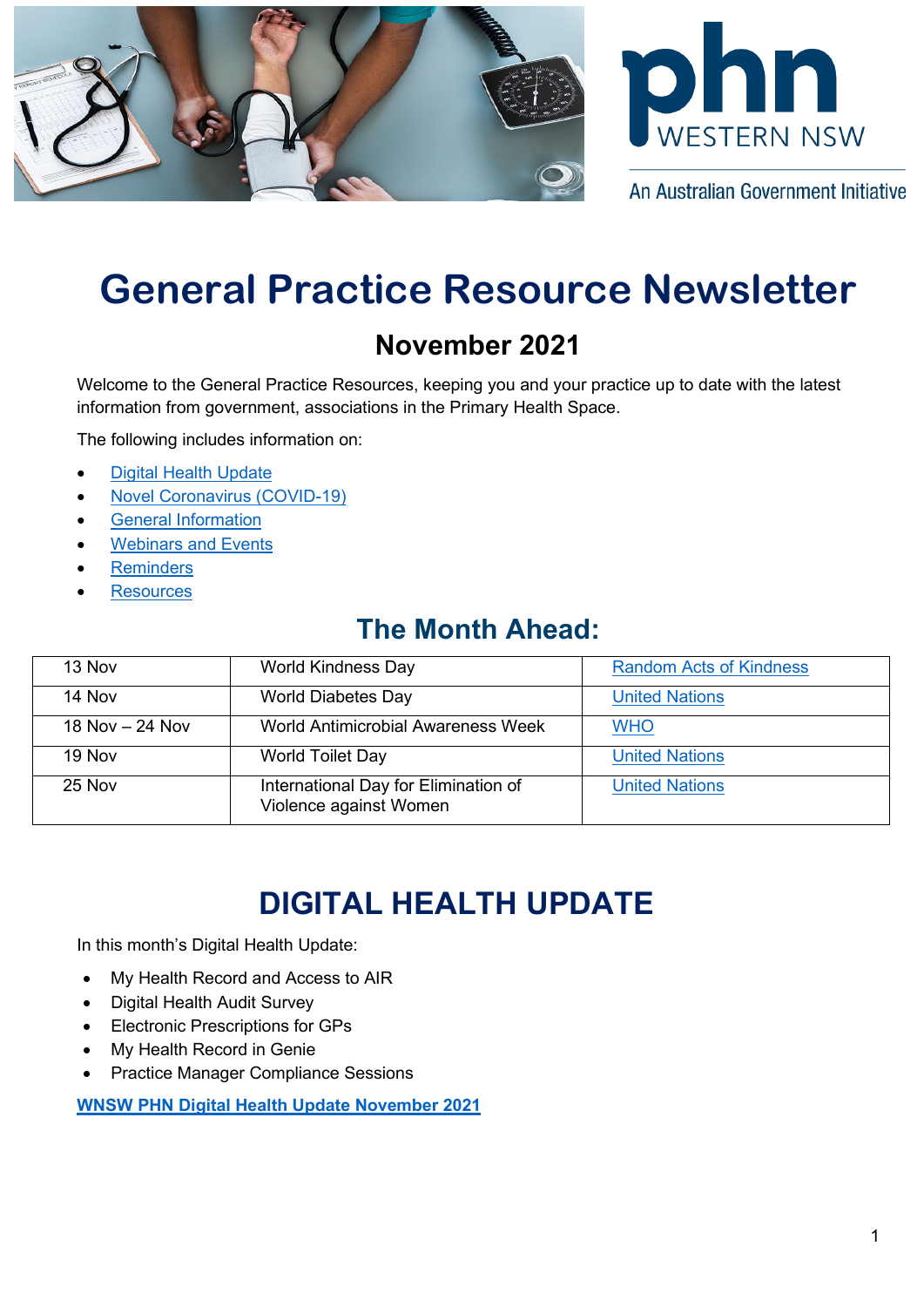## **NOVEL CORONAVIRUS (COVID-19)**

The WNSW PHN Website is regularly updated with the latest information, including Information Lines, Self-Quarantine Guidelines, Patient Care, and printable resources for GP's and ED's, as well as links to the Department of Health, NSW Health, RACGP, WHO and more.

**<https://www.wnswphn.org.au/coronavirus> <https://www.wnswphn.org.au/covid19vaccinations> [WNSW PHN COVID-19 Vaccination Matters Quick Contact Guide](https://www.wnswphn.org.au/uploads/documents/newsletters/GP%20Resources%20July%202021/WNSW%20PHN%20COVID-19%20Primary%20Care%20Vaccination%20Contacts.pdf)**

#### **COVID-19 MBS Telehealth Services**

**[COVID-19 Temporary MBS Telehealth Services Factsheet](https://www.wnswphn.org.au/uploads/documents/newsletters/GP%20Resources%20October%202021/Factsheet-COVID-19-GPsOMP-30.07.21.pdf)**

**MBS Quick Guide [to COVID-19 Items](https://www.wnswphn.org.au/uploads/documents/newsletters/GP%20Resources%20November%202021/MBS%20card_OCT21_COVID-19.pdf) (updated October 2021)**

**[MBS Quick Guide \(updated October](https://www.wnswphn.org.au/uploads/documents/newsletters/GP%20Resources%20November%202021/MBS%20card_OCT21.pdf) 2021)**

**[RACGP MBS Aged Care guide \(updated September 2021\)](https://www.wnswphn.org.au/uploads/documents/newsletters/GP%20Resources%20October%202021/RACGP%20MBS%20Aged%20Care%20guide%20-%202021-09-21.pdf)**

**[Provider Bulletin: Third Doses Information \(October 2021\)](https://www.wnswphn.org.au/uploads/documents/newsletters/GP%20Resources%20November%202021/Provider%20Bulletin%20-%20Third%20Doses%20-%208%20October%202021.pdf)**

**[Updated advice from the Australian Technical Advisory Group on Immunisation](https://www.wnswphn.org.au/uploads/documents/newsletters/GP%20Resources%20November%202021/CMO%20letter%20to%20providers-%20Immunocompromised%20-%208%20October%20-%20final.pdf) (October [2021\)](https://www.wnswphn.org.au/uploads/documents/newsletters/GP%20Resources%20November%202021/CMO%20letter%20to%20providers-%20Immunocompromised%20-%208%20October%20-%20final.pdf)**

**[COVID-19 Infection Prevention and Control Manual \(October 2021\)](https://www.cec.health.nsw.gov.au/keep-patients-safe/COVID-19/COVID-19-IPAC-manual)**

#### **Recommendations on the use of a 3rd primary dose of COVID-19 vaccine in individuals who are severely immunocompromised**

ATAGI issued recommendations relating to the use of a 3<sup>rd</sup> primary dose of COVID-19 vaccine in individuals who are severely immunocompromised, prepared in consultation with ASCIA.

**[Recommendations on the use of a 3rd primary dose of](https://www.wnswphn.org.au/uploads/documents/newsletters/GP%20Resources%20November%202021/ATAGI%20recommendations%203rd%20dose%20severely%20immunocompromised.pdf) COVID-19 vaccine in individuals who are severely [immunocompromised](https://www.wnswphn.org.au/uploads/documents/newsletters/GP%20Resources%20November%202021/ATAGI%20recommendations%203rd%20dose%20severely%20immunocompromised.pdf) (October 2021)**

#### **Healthcare Worker COVID-19 Exposure Risk Assessment**

NSW Health has released a Healthcare Worker COVID-19 Exposure Risk Assessment Matrix to assist in the efficient assessment of COVID-19 transmission risk.

**NSW Health: [Health Care Worker COVID-19 Exposure Risk Assessment Matrix](https://www.wnswphn.org.au/uploads/documents/newsletters/GP%20Resources%20October%202021/risk-matrix-hcw-exposure.pdf)**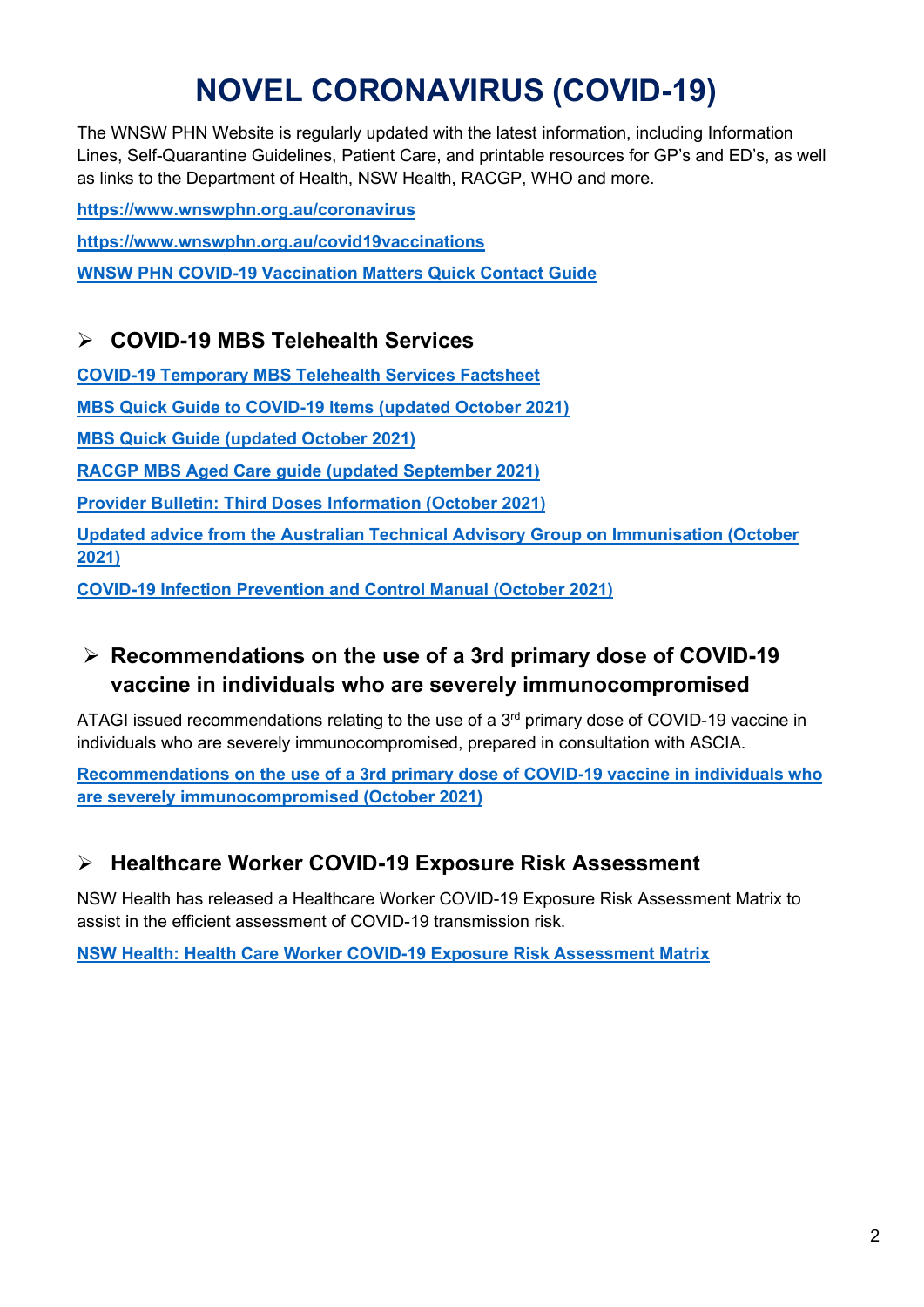## **GENERAL INFORMATION**

#### <span id="page-2-0"></span> **Snapshot on the Principles on the role of the GP in supporting work participation**

A one-page snapshot summarising the Principles has been developed to guide the role of the GP in facilitating the health benefits of good work. The snapshot provides a summary of the three key roles for GPs in supporting work participation for people with injury, illness or disability.

**[The Principles on the role of the GP in supporting work participation is available here.](https://www.comcare.gov.au/__data/assets/pdf_file/0005/277763/principles-on-role-of-gps-in-work-participation.pdf)**

**[The one-page snapshot on the Principles is available here.](https://www.comcare.gov.au/__data/assets/pdf_file/0010/312013/snapshot-gp-principles.pdf)**

**[Visit Medical practitioners | Comcare for more information and resources to assist with work](https://www.comcare.gov.au/service-providers/medical-allied-health/medical-practitioners)[related injury or illness.](https://www.comcare.gov.au/service-providers/medical-allied-health/medical-practitioners)**

#### **Diabetes and Endocrine Health Pathway**

NSW Health Agency for Clinical Innovation has developed the Health Pathway for Diabetes and Endocrine as well as new resources to support Healthcare Workers with Diabetes patients, particularly during the ongoing response to COVID-19.

**[Diabetes Health Pathway](https://sydney.communityhealthpathways.org/25013.htm)**

**[Diabetes-related Foot Care Information](https://aci.health.nsw.gov.au/__data/assets/pdf_file/0005/665888/ACI-COVID-19-diabetes-related-foot-care-pathway-guiding-document.pdf)**

**[High-Risk Foot Services Directory](https://aci.health.nsw.gov.au/__data/assets/pdf_file/0009/669150/High-Risk-Foot-Service-Service-Directory.pdf)**

#### **NSW Ambulance Palliative Care Communications Toolkit**

NSW Ambulance has developed factsheets to update our health partners about the changes to the NSW Ambulance palliative care model.

**[NSW Ambulance Palliative Care Factsheet -](https://www.wnswphn.org.au/uploads/documents/newsletters/GP%20Resources%20November%202021/Palliative%20Care%20Factsheet_Community.pdf) Community**

**[NSW Ambulance Palliative Care Factsheet –](https://www.wnswphn.org.au/uploads/documents/newsletters/GP%20Resources%20November%202021/Palliative%20Care%20Factsheet_Health%20Practitioners.pdf) Health Practitioners**

#### **Education Invitation: Certificate IV Medical Practice Assistant**

WNSW PHN is continuing its partnership with UNE Partnerships to provide an opportunity for administration professionals working in a medical practice to expand their skills into the clinical area.

On offer is a FULL qualification, nationally accredited, and aligned with changes to models of care in general practice. The course provides practices and candidates with the competencies and skills required to carry out a Medical Practice Assistant role.

[Certificate IV Medical Practice Assistant Course Flyer](https://www.wnswphn.org.au/uploads/documents/newsletters/GP%20Resources%20November%202021/MPA%20Overview%20Flyer.pdf)

**[Certificate IV Medical Practice Assistant Course Expression of Interest](https://www.wnswphn.org.au/uploads/documents/newsletters/GP%20Resources%20November%202021/EOI%20-%20MPA%20Scholarship%202021.docx) Form**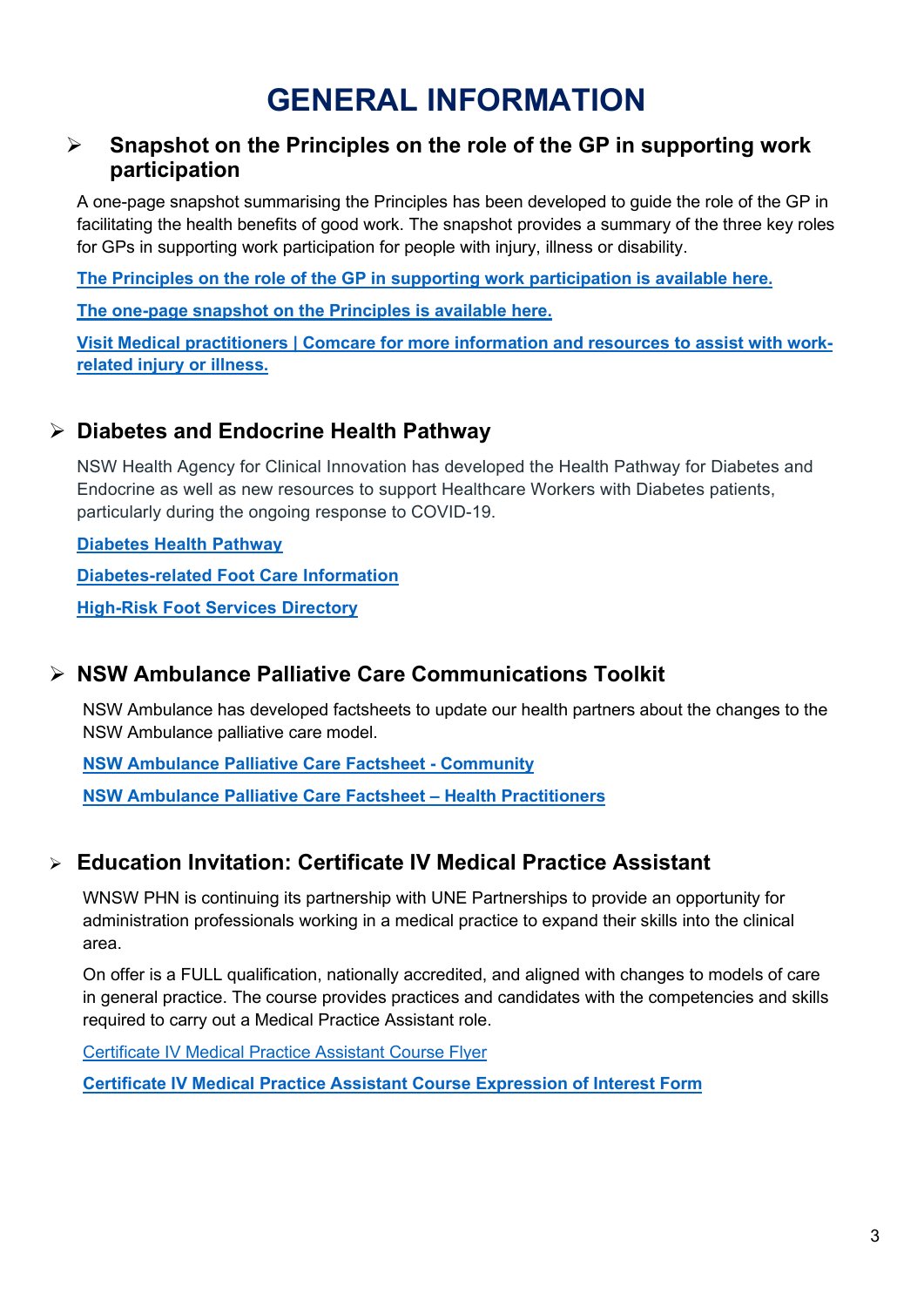#### **Free Interpreting Service for Private Medical Practitioners**

In response to the growing demand for Telehealth consultations, TIS National has launched a new service – Telehealth video interpreting.

Medical practitioners can book an interpreter to assist with their patient consultations using most third-party video conferencing platforms. These platforms may include healthdirect Video Call, Skype, WebEx, and Zoom.

**[Free Interpreting Service for Private Medical Practitioners](https://www.wnswphn.org.au/uploads/documents/newsletters/GP%20Resources%20November%202021/Free%20Interpreting%20Service%20-%20Medical%20Practitioner.DOCX) Flyer**

#### **Taking Charge of our Mental Wellbeing, Support for Young People and Those in Unsafe Situations**

With vaccination rates increasing, many Australians are feeling more positive and hopeful about returning to normal life. However, many Australians are still in lockdown and continuing to have a hard time. Some people may be struggling for the first time and that can be confronting, but it's good to know when you might need a little bit more support.

There are many free online resources for people who need support but don't know where to begin. This month we are also highlighting additional face-to-face COVID-19 support that is available for people in NSW and ACT.

**[Head to Health online](https://www.wnswphn.org.au/headtohealth)**

#### **The National Shingles Vaccination Program**

The Australian Government Department of Health has released a Vaccination Provider Factsheet to provide recommendations on the use of Zostavax® that will be available free to eligible people under the National Immunisation Program (NIP).

**[National Shingles Vaccination Program Factsheet](https://www.wnswphn.org.au/uploads/documents/newsletters/GP%20Resources%20November%202021/National+Shingles+Vaccination+Program-+Provider+Factsheet.pdf)**

#### **Emerging Minds: Online Learning**

Emerging Minds has just launched its latest online course – **[A GP Framework for Infant and Child](https://bit.ly/3FjRFAc)  [Mental Health Assessment \(0-5 years\)](https://bit.ly/3FjRFAc)** through Emerging Minds Learning. The course is free and attracts 40 CPD points through the RACGP and is recognised by the General Practice Mental Health Standards Collaboration (GPMHSC) as a stand-alone Clinical Enhancement Module.

GPs are most commonly the first port of call for children and families concerned about social and emotional difficulties and this course has been developed to meet this increasing need. It was codesigned in collaboration with GPs and parents to ensure content is relevant and realistic to the practitioner experience.

**[Visit the Emerging Minds website here](https://emergingminds.com.au/resources/in-focus-how-can-general-practitioners-support-childrens-mental-health/)**

**[A GP Framework for Infant and Child Mental Health Assessment \(0-5 years\)](https://bit.ly/3FjRFAc) Course**

**[A GP Framework for Infant and Child Mental Health Assessment \(0-5 years\)](https://emergingminds.com.au/online-course/mhst-0-5-years/) Course [Information](https://emergingminds.com.au/online-course/mhst-0-5-years/)**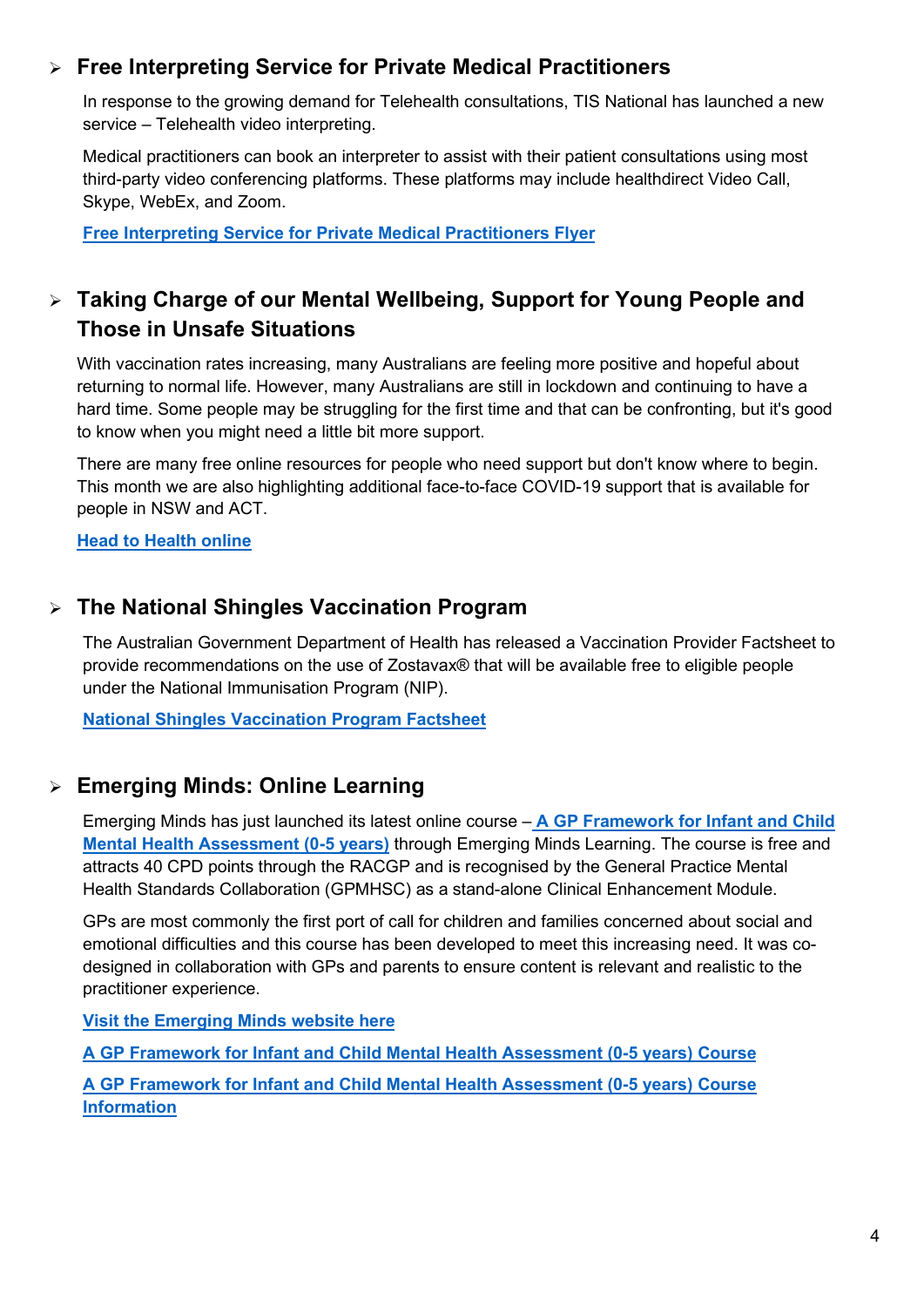#### **Working with Low Health Literacy: Check Understanding with Teach-Back**

Does your patient really understand the instructions or information you gave them?

**[Teach-Back](http://teachback.org/)** is an easy technique to use to check. Instead of asking a question with a yes/no response – like "Do you understand?", to which many people will answer "Yes" even if they don't understand – have your patient tell you, in their own words, what you told them. Check out this **[list](http://teachback.org/wp-content/uploads/2018/11/Example-phrases-for-explaining-back.pdf)  [of example questions](http://teachback.org/wp-content/uploads/2018/11/Example-phrases-for-explaining-back.pdf)** you can use to get started.

Visit **[www.wnswphn.org.au/healthliteracy](http://www.wnswphn.org.au/healthliteracy)** for health literacy resources and advice, or **[contact our](mailto:healthliteracy@wnswphn.org.au)  [health literacy project officers, Kath and Karen.](mailto:healthliteracy@wnswphn.org.au)**

#### **Strong Minds Western NSW Accepting new Referrals**

Strong Minds Western NSW is an evidence based, short-term counselling service offering up to 12 FREE psychological consultations for people with mental health difficulties.

**[Strong Minds Western NSW Brochure](https://www.wnswphn.org.au/uploads/documents/newsletters/GP%20Resources%20November%202021/SM%20%20new%20brochure.pdf)**

### **WEBINARS**

<span id="page-4-0"></span>

| <b>Name</b>                                                                                                                          | <b>Date</b>                                      | <b>About</b>                                                                                                                                                                                                                                                                                                                                          | <b>Link</b>             | <b>Cost</b> |
|--------------------------------------------------------------------------------------------------------------------------------------|--------------------------------------------------|-------------------------------------------------------------------------------------------------------------------------------------------------------------------------------------------------------------------------------------------------------------------------------------------------------------------------------------------------------|-------------------------|-------------|
| Short course:<br><b>Hepatitis C</b><br><b>Nursing</b>                                                                                | <b>Starts Friday</b><br>12<br>November<br>9.30am | This free facilitated online training course<br>provides nurses with the knowledge<br>and confidence to increase screening and<br>management of hepatitis C in primary care<br>settings.                                                                                                                                                              | <b>Register</b><br>here | Free        |
| Hepatitis C for<br>Aboriginal and<br><b>Torres Strait</b><br><b>Islander Health</b><br>Workers and<br>Health<br><b>Practitioners</b> | Friday 12<br>November<br>from<br>10.00am         | Free online workshop to yarn about hepatitis<br>C with your colleagues, developing practical<br>skills and knowledge in hepatitis C diagnosis<br>and care to support their clients and<br>communities.                                                                                                                                                | <b>Register</b><br>here | Free        |
| Re-Imagining<br><b>Residential Aged</b><br>Care in the Wake<br>of the Royal<br>Commission                                            | Tuesday 16<br>November<br>from 7:00pm            | Geriatrician Professor Maria Fiatarone Singh<br>discusses the invaluable role of allied health<br>practitioners in the treatment of frailty and<br>dementia in residential aged care settings;<br>the benefits of robust exercise for physical<br>and mental health; and the interaction<br>between physical activity, nutrition, and<br>medications. | <b>Register</b><br>here | Free        |
| Respiratory<br><b>Health Virtual</b><br>Forum for GPs                                                                                | Wednesday<br>17<br>November<br>from 6.25pm       | In this webinar, GPs and Registrars will hear<br>from Respiratory Physician Bridgette<br>Elbourne, Dr Henry Ainge-Allen nd Dr<br>Karanvir Singh with an opportunity for a Q&A<br>on respiratory condition screening, diagnosis<br>and management.                                                                                                     | <b>Register</b><br>here | Free        |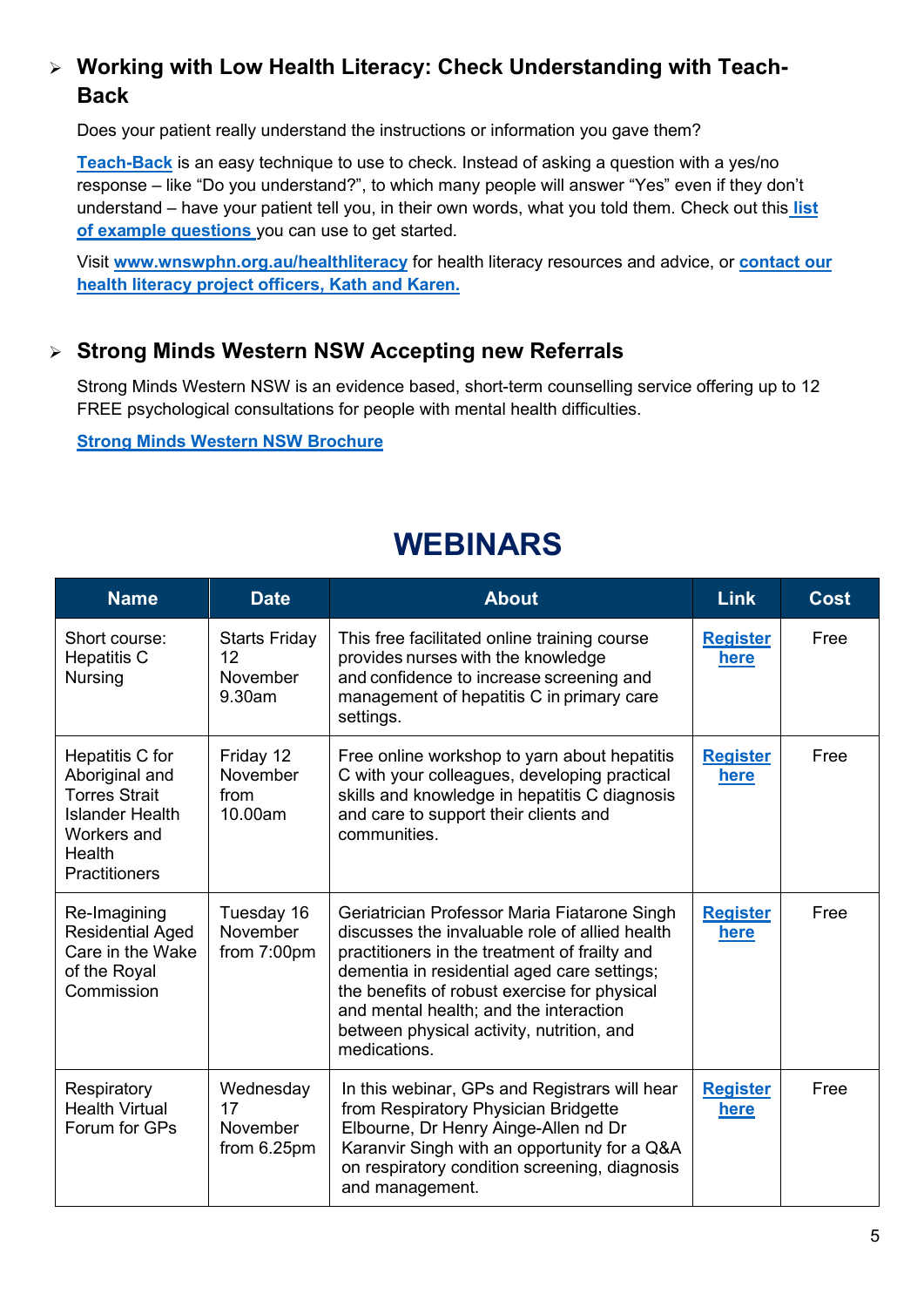| <b>Name</b>                                                          | <b>Date</b>                                | <b>About</b>                                                                                                                                                                                                                                                                                                                            | <b>Link</b>                    | <b>Cost</b> |
|----------------------------------------------------------------------|--------------------------------------------|-----------------------------------------------------------------------------------------------------------------------------------------------------------------------------------------------------------------------------------------------------------------------------------------------------------------------------------------|--------------------------------|-------------|
| Networking &<br>Professional<br>Development<br>Forum                 | Thursday 18<br>November<br>from 9.30am     | The National Association of Aboriginal<br>and Torres Strait Islander Health Workers<br>and Practitioners (NAATSIHWP) Team<br>invites you to join our virtual Networking &<br>Professional Development Forum, where<br>you can earn 4 CPD hrs.                                                                                           | <b>Register</b><br><b>Here</b> | Free        |
| <b>Heart Health</b><br>Checks - now is<br>the time                   | Thursday 18<br>November<br>from<br>12.00pm | Join Katrina Otto, Owner of Train IT and<br>Practice Manager at O'Connell Street<br>Clinic, and the Heart Foundation as they<br>talk about implementing Heart Health<br>Checks in your practice.                                                                                                                                        | <b>Register</b><br><u>Here</u> | Free        |
| Australasian<br>Melanoma<br>Conference 2021<br>- Virtual             | Starts 19<br>November<br>2021              | Hosted by Melanoma Institute Australia,<br>the conference will showcase an<br>outstanding program covering our latest<br>understanding of melanoma across all<br>stages of the disease spectrum and<br>feature experts from across the globe.                                                                                           | <b>Register</b><br><b>Here</b> | Free        |
| STI and BBV<br>Nursing: Working<br>with young<br>people              | <b>Starts</b><br>Monday 22<br>November     | This new course will focus on educating<br>nurses to support young people to make<br>healthy choices regarding their sexual<br>health. It will provide an overview of STIs<br>and BBVs and their mode of<br>transmission, as well as pathways<br>available for young people to access<br>services for their sexual healthcare<br>needs. | <b>Register</b><br><b>Here</b> | Free        |
| <b>Chronic Disease</b><br>Management and<br><b>Healthy Ageing</b>    | Tuesday 23<br>November<br>from<br>12:00pm  | Refresh your chronic disease<br>management knowledge in a 90-minute<br>webinar.                                                                                                                                                                                                                                                         | <b>Register</b><br><b>Here</b> | Free        |
| <b>Primary Care</b><br><b>Webinar Series:</b><br>Wound<br>Management | <b>Starts</b><br>Tuesday 23<br>November    | You are invited to participate in this two-part<br>Wound Management webinar series<br>presented by Georgina McHugh, Clinical<br>Educator, HARTMANN Australia                                                                                                                                                                            | <b>Register</b><br><b>Here</b> | Free        |
| <b>National Vaccine</b><br>Forum - Free<br><b>Online Education</b>   | Wednesday<br>24<br>November<br>from 6:00pm | The National Vaccine Forum has been<br>shaped an independent steering committee<br>including Dr Sarah Chu (GP and Travel-Med<br>"Guru"), Jarrod McMaugh (pharmacist & PSA<br>representative), and Associate Professor<br>Holly Seale (UNSW, infectious disease social<br>scientist).                                                    | <b>Register</b><br><b>Here</b> | Free        |